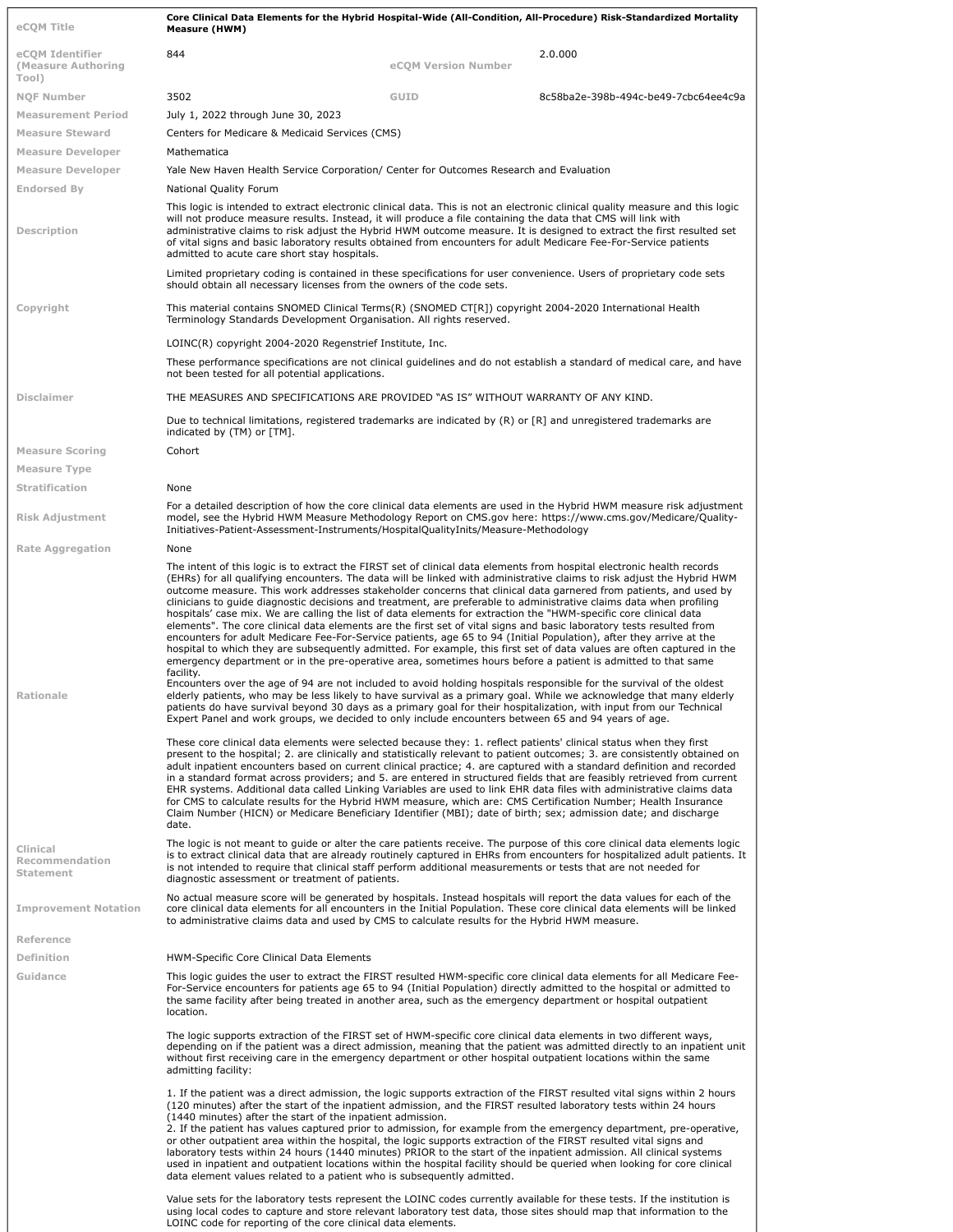|                            | NOTE: Do not report ALL values on an encounter during their entire admission. Only report the FIRST resulted value<br>for EACH core clinical data element collected in the appropriate timeframe, if available.                                                                                                                                                                                                                                                          |
|----------------------------|--------------------------------------------------------------------------------------------------------------------------------------------------------------------------------------------------------------------------------------------------------------------------------------------------------------------------------------------------------------------------------------------------------------------------------------------------------------------------|
|                            | For each encounter please also submit the following Linking Variables:<br><b>CMS Certification Number:</b>                                                                                                                                                                                                                                                                                                                                                               |
|                            | Health Insurance Claim Number (HICN) or Medicare Beneficiary Identifier (MBI);<br>Date of Birth;<br>Sex;<br>Inpatient Admission Date; and,<br>Discharge Date.                                                                                                                                                                                                                                                                                                            |
|                            | This version of the specifications uses Quality Data Model (QDM) version 5.5. Please refer to the Electronic Clinical<br>Ouality Improvement (eCQI) Resource Center (https://ecgi.healthit.gov/gdm) for more information on the QDM.                                                                                                                                                                                                                                     |
| <b>Transmission Format</b> | <b>TBD</b>                                                                                                                                                                                                                                                                                                                                                                                                                                                               |
|                            | All Medicare Fee-For-Service encounters age 65 to 94 years at the start of an inpatient admission, who are discharged<br>during the measurement period (length of stay $\langle$ 365 days).                                                                                                                                                                                                                                                                              |
| <b>Initial Population</b>  | NOTE: All Medicare Fee-For-Service encounters meeting the above criteria should be included, regardless if Medicare<br>Fee-For-Service is the primary, secondary, or tertiary payer.                                                                                                                                                                                                                                                                                     |
|                            | For encounters in the Initial Population, report the FIRST value for vital signs resulted within the 24 hours prior to the<br>inpatient admission. If no values were resulted in the 24 hours prior to the admission (for example, for patients<br>directly admitted to the hospital) report the first value resulted within 2 hours after the start of the inpatient<br>admission.                                                                                      |
|                            | For laboratory test results, report the first value resulted within the 24 hours prior to admission. If there are no values<br>in the 24 hours prior to admission, report the first value resulted within 24 hours after the start of the inpatient<br>admission.                                                                                                                                                                                                        |
|                            | First values for the core clinical data elements may be resulted in the emergency department or other hospital<br>outpatient locations within the hospital facility before a patient is subsequently admitted to the same hospital. First<br>values for these data elements may also be resulted in an inpatient location for directly admitted patients who do not<br>receive care in the emergency department or other hospital outpatient locations before admission. |
| <b>Supplemental Data</b>   | The HWM-specific core clinical data elements are as follows:<br>Heart rate                                                                                                                                                                                                                                                                                                                                                                                               |
| Elements                   | Systolic blood pressure<br>Temperature<br>Oxygen saturation                                                                                                                                                                                                                                                                                                                                                                                                              |
|                            | Hematocrit<br>Platelet<br>White blood cell count                                                                                                                                                                                                                                                                                                                                                                                                                         |
|                            | Sodium<br>Bicarbonate (or carbon dioxide, see Bicarbonate Lab Test value set)<br>Creatinine                                                                                                                                                                                                                                                                                                                                                                              |
|                            | NOTE: Do not report ALL values on an encounter during their entire admission. Only report the FIRST resulted value<br>for EACH core clinical data element collected in the appropriate timeframe, if available.                                                                                                                                                                                                                                                          |
|                            | For every patient in the Initial Population, also identify payer, race, ethnicity and sex.                                                                                                                                                                                                                                                                                                                                                                               |

# <span id="page-1-2"></span>**Table of Contents**

- **[Population Criteria](#page-1-0)**
- **[Definitions](#page-1-1)**
- [Functions](#page-2-0) [Terminology](#page-3-0)
- [Data Criteria \(QDM Data Elements\)](#page-3-1)
- [Supplemental Data Elements](#page-3-2)
- [Risk Adjustment Variables](#page-3-3)

# <span id="page-1-0"></span>**[Population Criteria](#page-1-2)**

#### **Initial Population**

"Inpatient Encounters"

## **Stratification**

None

# <span id="page-1-1"></span>**[Definitions](#page-1-2)**

## **Initial Population**

"Inpatient Encounters"

# **Inpatient Encounters**

from

- ["Encounter, Performed": "Encounter Inpatient"] InpatientEncounter,
- 
- 
- 
- 
- ["Patient Characteristic Payer": "Medicare payer"] Payer,<br>["Patient Characteristic Birthdate": "Birth date"] BirthDate<br>where Global."HospitalizationWithObservationLengthofStay" ( InpatientEncounter ) < 365<br>and InpatientEnc return InpatientEncounter

#### **Results**

{<br>// First physical exams<br>FirstHeartRate: "FirstPhysicalExamWithEncounterId"(["Physical Exam, Performed": "Heart rate"]),<br>FirstSystolicBloodPressure: "FirstPhysicalExamWithEncounterId"(["Physical Exam, Performed": "Systoli

// First lab tests

FirstHematocritLab: "FirstLabTestWithEncounterId"(["Laboratory Test, Performed": "Hematocrit lab test"]),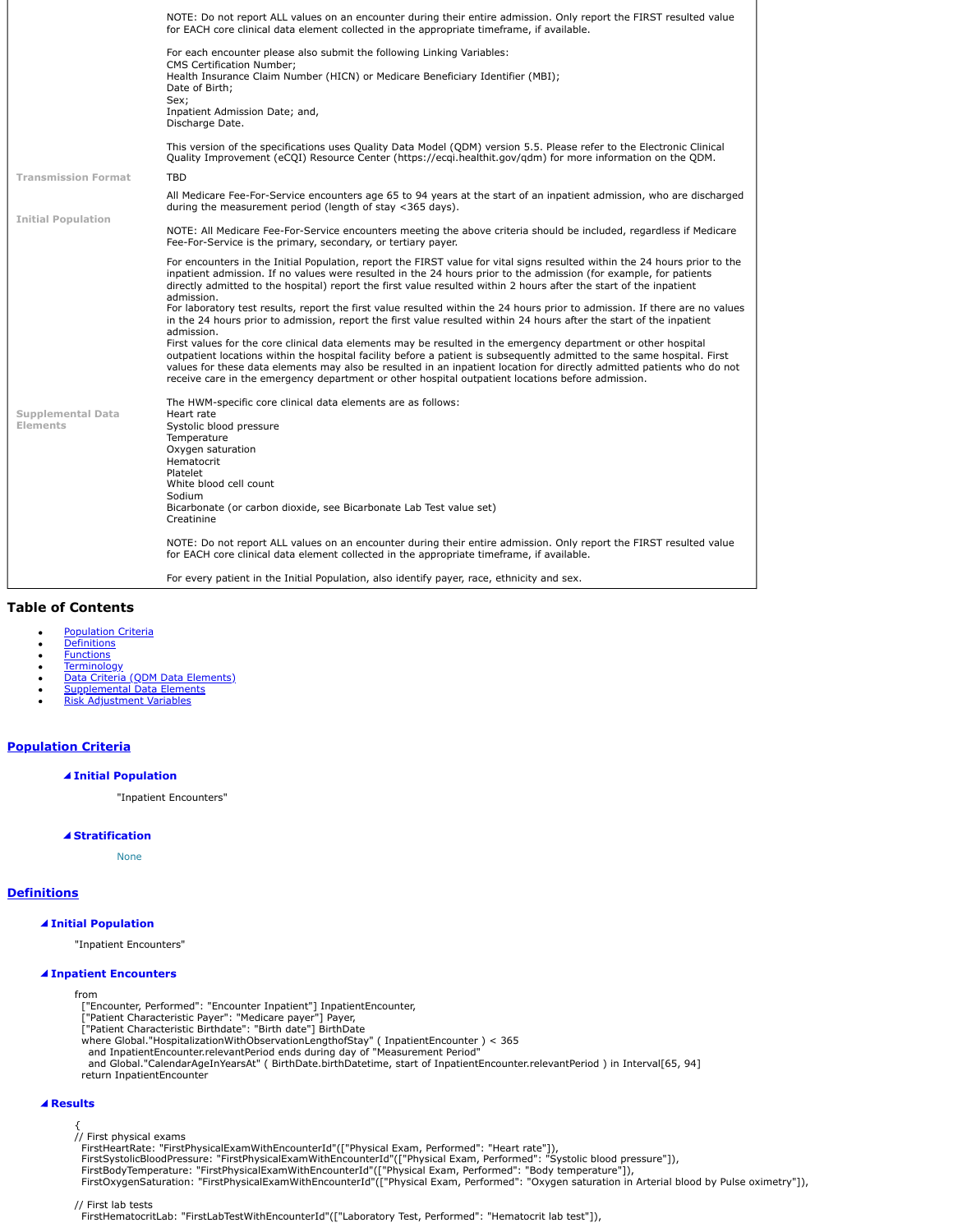```
 FirstPlateletCount: "FirstLabTestWithEncounterId"(["Laboratory Test, Performed": "Platelet count lab test"]),
  FirstWhiteBloodCellCount: "FirstLabTestWithEncounterId"(["Laboratory Test, Performed": "White blood cells count lab test"]),
  FirstSodiumLab: "FirstLabTestWithEncounterId"(["Laboratory Test, Performed": "Sodium lab test"]),
 FirstBicarbonateLab: "FirstLabTestWithEncounterId"(["Laboratory Test, Performed": "Bicarbonate lab test"]),
 FirstCreatinineLab: "FirstLabTestWithEncounterId"(["Laboratory Test, Performed": "Creatinine lab test"])
}
```
## **SDE Ethnicity**

["Patient Characteristic Ethnicity": "Ethnicity"]

## **SDE Payer**

["Patient Characteristic Payer": "Payer"]

#### **SDE Race**

["Patient Characteristic Race": "Race"]

## **SDE Sex**

["Patient Characteristic Sex": "ONC Administrative Sex"]

## <span id="page-2-0"></span>**[Functions](#page-1-2)**

#### **FirstLabTestWithEncounterId(LabList List<QDM.PositiveLaboratoryTestPerformed>)**

"Inpatient Encounters" Encounter

let FirstLab: First(LabList Lab

 where Lab.resultDatetime during Interval[start of Encounter.relevantPeriod - 1440 minutes, start of Encounter.relevantPeriod + 1440 minutes] sort by resultDatetime

 )  $r$ eturn  $\ell$ 

EncounterId: Encounter.id,

FirstResult: FirstLab.result as Quantity,

 Timing: FirstLab.resultDatetime }

## **FirstPhysicalExamWithEncounterId(ExamList List<QDM.PositivePhysicalExamPerformed>)**

"Inpatient Encounters" Encounter let FirstExam: First(ExamList Exam where Global."EarliestOf"(Exam.relevantDatetime, Exam.relevantPeriod)during Interval[start of Encounter.relevantPeriod - 1440 minutes, start of Encounter.relevantPeriod + 120 minutes] sort by Global."EarliestOf"(relevantDatetime, relevantPeriod) )

 return { EncounterId: Encounter.id, FirstResult: FirstExam.result as Quantity, Timing: Global."EarliestOf" ( FirstExam.relevantDatetime, FirstExam.relevantPeriod ) }

## **Global.CalendarAgeInYearsAt(BirthDateTime DateTime, AsOf DateTime)**

years between ToDate(BirthDateTime)and ToDate(AsOf)

#### **Global.Earliest(period Interval<DateTime>)**

if ( HasStart(period)) then start of period

 else end of period

## **Global.EarliestOf(pointInTime DateTime, period Interval<DateTime>)**

Earliest(NormalizeInterval(pointInTime, period))

## **Global.HasStart(period Interval<DateTime>)**

not ( start of period is null or start of period = minimum DateTime

# **Global.HospitalizationWithObservation(Encounter "Encounter, Performed")**

Encounter Visit

 $\lambda$ 

let ObsVisit: Last(["Encounter, Performed": "Observation Services"] LastObs where LastObs.relevantPeriod ends 1 hour or less on or before start of Visit.relevantPeriod sort by end of relevantPeriod

), VisitStart: Coalesce(start of ObsVisit.relevantPeriod, start of Visit.relevantPeriod), EDVisit: Last(["Encounter, Performed": "Emergency Department Visit"] LastED

where LastED.relevantPeriod ends 1 hour or less on or before VisitStart

sort by

end of relevantPeriod

) return Interval[Coalesce(start of EDVisit.relevantPeriod, VisitStart), end of Visit.relevantPeriod]

#### **Global.HospitalizationWithObservationLengthofStay(Encounter "Encounter, Performed")**

"LengthInDays"("HospitalizationWithObservation"(Encounter))

#### **Global.LengthInDays(Value Interval<DateTime>)**

difference in days between start of Value and end of Value

#### **Global.NormalizeInterval(pointInTime DateTime, period Interval<DateTime>)**

if pointInTime is not null then Interval[pointInTime, pointInTime] else if period is not null then period